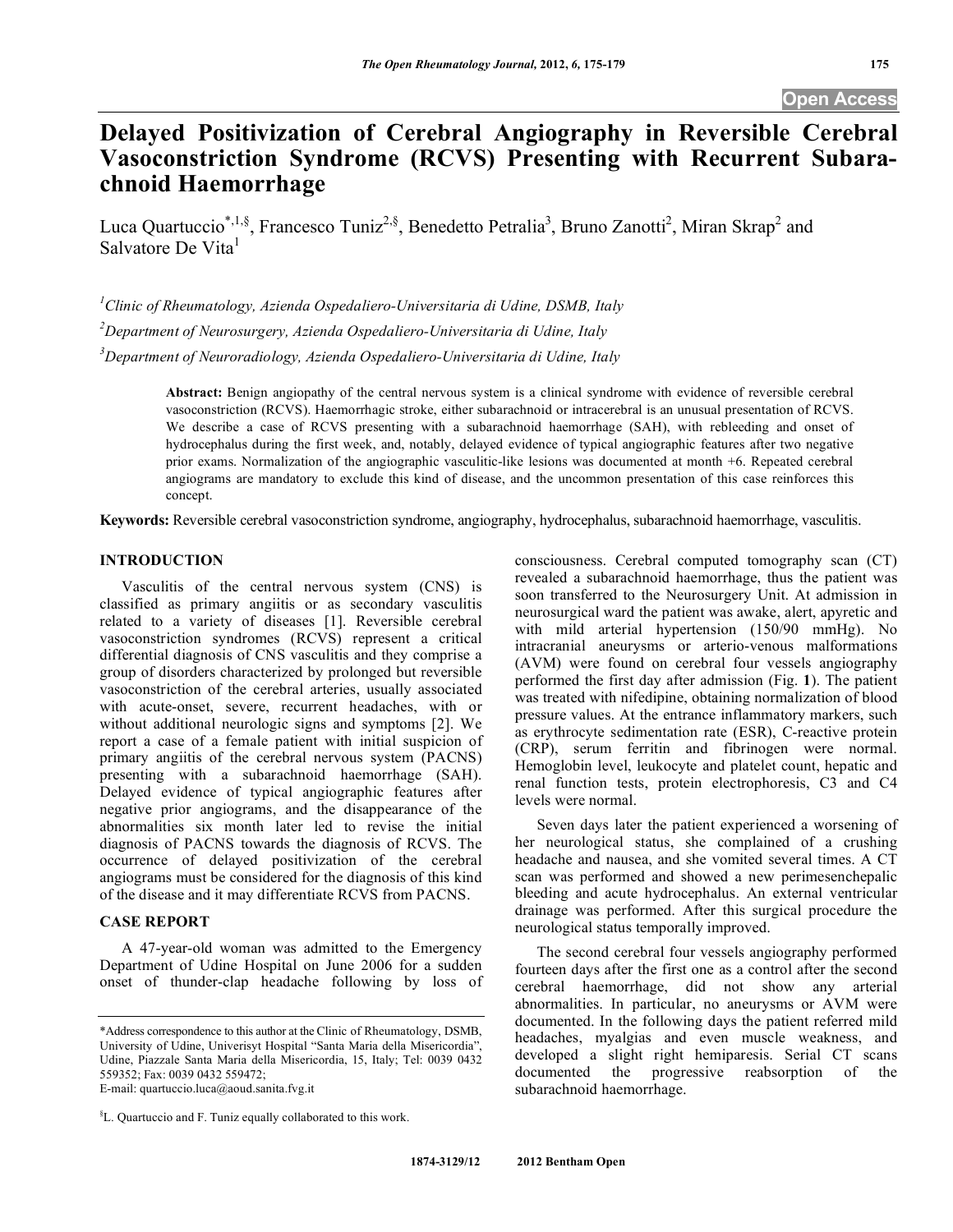

**Fig. (1).** Conventional angiography, first one, of the vertebrobasilar system (**A**, **B**) and the left carotid system (**C**): no arterial abnormalities, in particular no aneurysms or A-V malformation.

 The third cerebral four vessels control angiography performed one month after the first one, (Fig. **2**) showed marked focal narrowing and stenosis of both carotid siphons (supraclinoid tract), of the terminal tract of the basilar artery, of both P1-P2 tracts, and A1 right tract. No venous or capillar abnormalities were noticed. These findings, very delayed after the onset, excluded a vasospastic complication of SAH [3]. A ventriculo-peritoneal shunt was performed.



**Fig. (2).** Conventional angiography, one month after bleeding: marked focal narrowing and stenosis of both carotid siphons (arrows), terminal tract of the basilar artery, both P1-P2 tracts, and A1 right tract.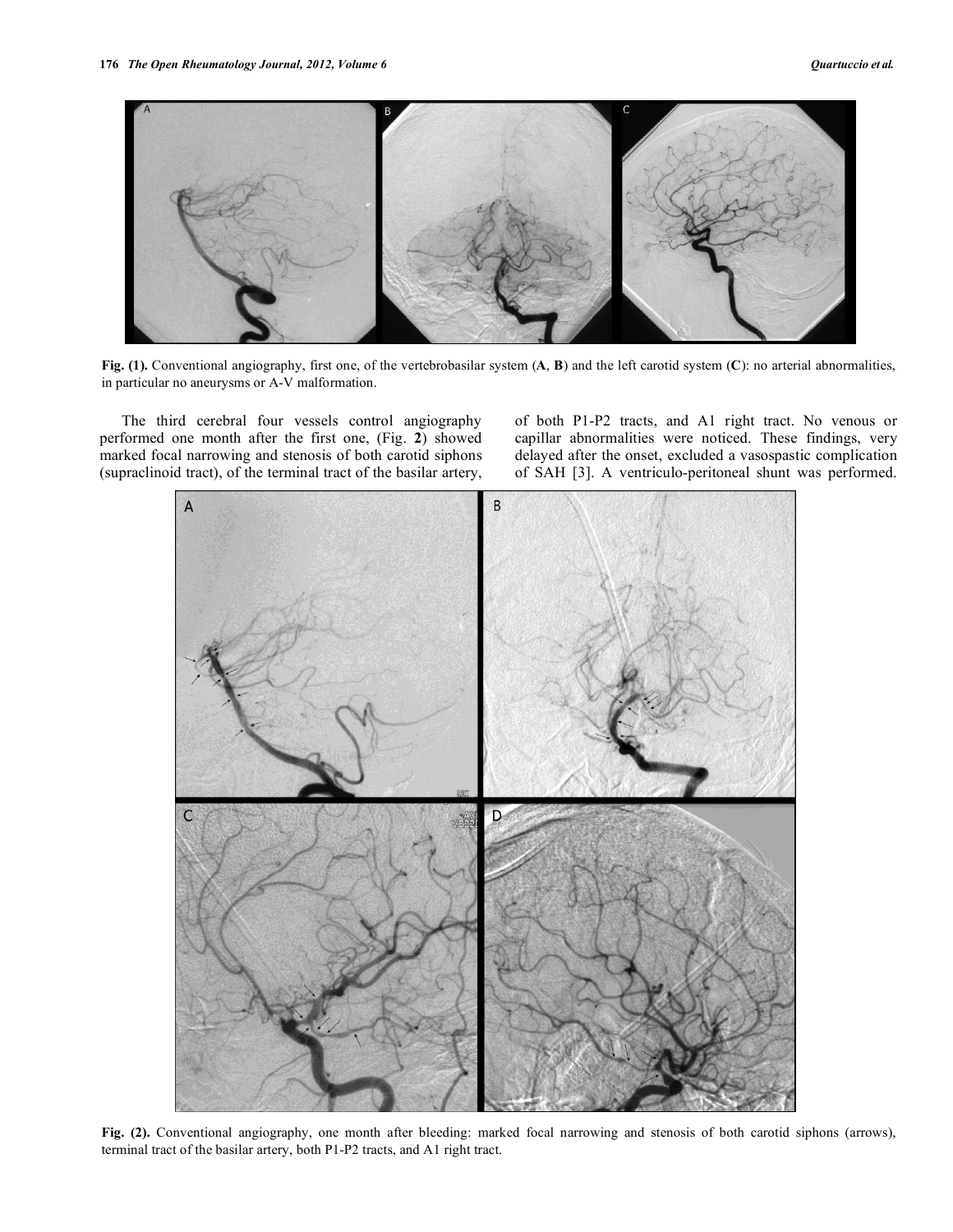Then, the patient was evaluated by the Rheumatologist consultant, who planned an intense workup to clarify the diagnosis of cerebral vasculitis. Cerebral vasculitis due to a systemic disease was excluded based on i) the patient's history and physical examination, not indicating an underlying systemic disease, such as systemic vasculitis, or connective tissue diseases; ii) the absence of serum antinuclear antibodies, anticytoplasmic neutrphil antibodies, rheumatoid factor, antiphospholipid antibodies and cryoglobulins. Inflammatory markers, such as ESR, CRP, serum ferritin and fibrinogen were normal. Cerebrospinal fluid (CSF) analysis resulted abnormal, showing lymphocytic pleocytosis and evidence of haemorrhage. Leptomeningeal biopsy was not performed due to the critical condition of the patient at the time of her admission in the Neurosurgery Unit. Based on these findings the diagnosis of PACNS was made and the patient started high-dose corticosteroids (dexamethasone 8 mg x 3/day, for three weeks, then 8 mg x 2/day for one week, then 8 mg/day for one week, then methylprednisolone 32 mg/day, tapered to 6 mg/day in two weeks) and pulse intravenous cyclophosphamide (750 mg weekly for 3 weeks, followed by 500 mg weekly for 2 weeks). The treatment was well tolerated and no other cerebral haemorrhage episodes were observed. No maintenance immunosuppressive treatment was then employed. Subsequently, the patient completed her rehabilitation program. Steroids were tapered to 5 mg/day of prednisone at month +6 and then maintained at this dose due to secondary hypopituitarism. A repeated cerebral angiography at month +6 did not reveal any abnormality with a complete vessels size recovery (Fig. **3**). At the last follow-up (month  $+61$ ) no relapse occurred, and the patient was able to normally make her daily practice activities. The cerebral MRI showed ischemic lesions in left thalamus, left pons and mesencephalon at month +6 (Fig. **4**) and at month +12 and then remained unchanged in the subsequent annually repeated MRI.

### **DISCUSSION**

 The first step to diagnose CNS vasculitis is early suspicion, but all the non-vasculitic processes that might be involved should be excluded [1, 2]. In our case, the patient's history, the physical exam, the laboratory findings and the instrumental tests excluded other non-vasculitic causes of CNS haemorrhage, i.e. infectious diseases, uncontrolled arterial hypertension, malignancy, aneurism rupture, metabolic disorders, or drug abuse. Furthermore, a CNS involvement either in the context of a systemic vasculitis, such as Wegener's granulomatosis, giant cell arteritis, polyarteritis nodosa or cryoglobulinemia, or in the course of other rheumatic diseases, such as systemic lupus erythematosus, Sjögren's syndrome, rheumatoid arthritis, Behcet syndrome, sarcoidosis, was considered and excluded through a careful workup. The initial diagnosis of isolated CNS vasculitis was suggested only by the angiographic study, since the diagnostic brain biopsy and a magnetic resonance imaging study were not performed due to the critical condition of the patient and the CSF was not informative. Thus, the acute onset and the rapid recurrence of cerebral haemorrhage justified an initial aggressive immunosuppressive approach. However, the favourable outcome characterized by a rapid and sustained response after a short course of immunosuppression, CSF slightly abnormal, angiographic changes compatible with vasculitis suggested a benign angiopathy of the CNS, possibly with a vasospasm-induced angiopathy rather than a vasculitis [2, 4, 5]. The disappearance of the abnormal findings in the repeated angiography at month +6 confirmed the benign nature of the disease. Based on a very favourable clinical response, the cyclophosphamide was stopped and steroids were minimized at the lowest dose, as soon as possible.

 RCVS can be confused with cerebral vasculitis, and in unusual and acute presentation [2, 4, 5], mainly when intracranial haemorrhage occurred [6]. This disorder is characterized by reversible multifocal narrowing of the cerebral arteries heralded by sudden, severe headaches with or without neurologic deficits, and it seems to well respond to a short course of glucocorticoids and calcium-channel blockers [2]. Typically, angiographic abnormalities resolved within 12 weeks [2]. In our case, the angiographic vasculiticlike findings developed later, when haemorrhage had already occurred, and were absent in the first two examinations. The delayed onset of angiographic vessel abnormalities excluded a vasospastic complication of SAH [3]. However, this delayed appearance of typical vessel abnormalities was quite unusual in RCVS [7], but angiogram-negative SAH is a well recognized and open issue, and it accounts for about 15% of nontraumatic SAH [8]. Also, postpartum cerebral angiopathy



**Fig. (3).** Conventional angiography, six months after bleeding and after immunosuppressive treatment.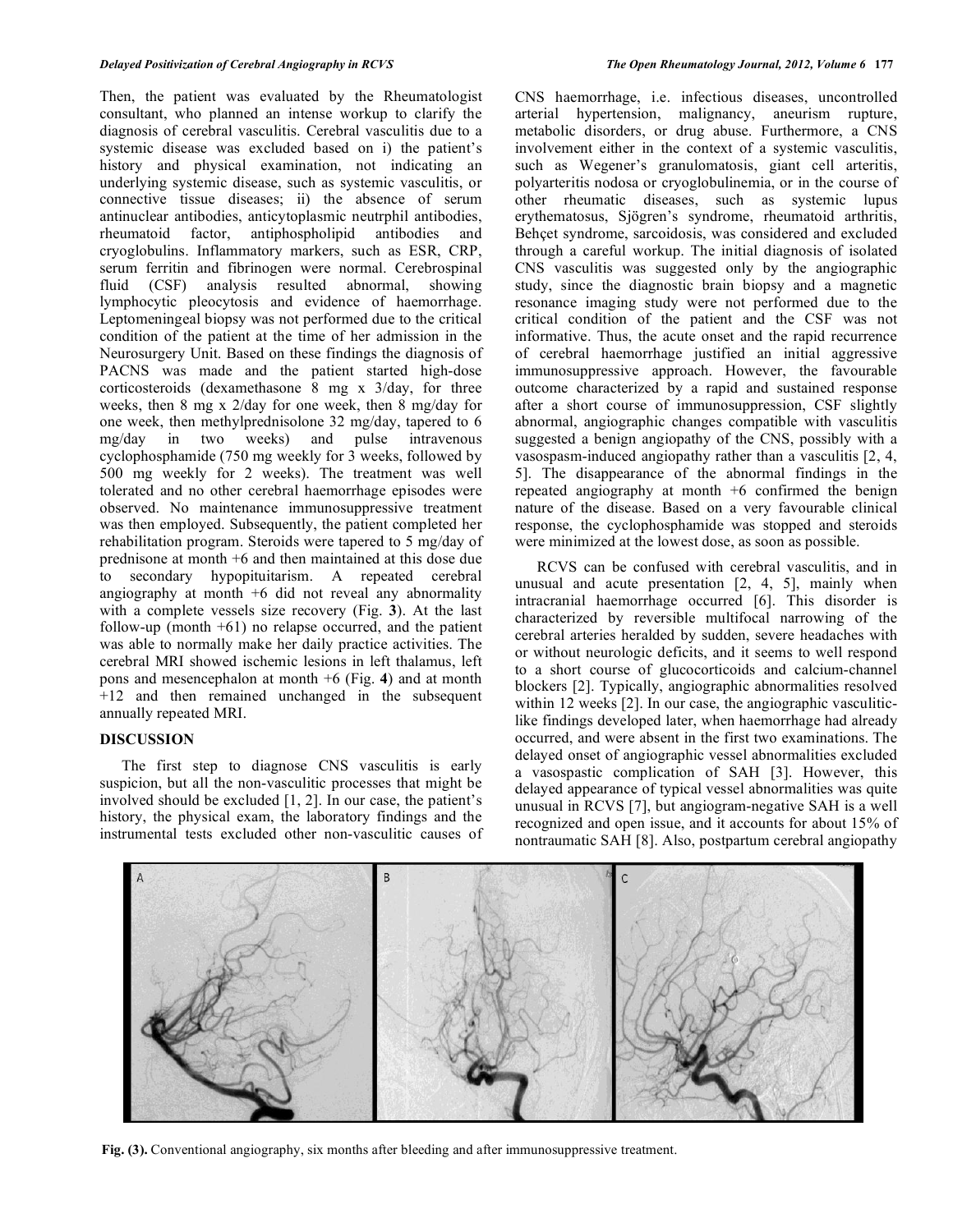

**Fig. (4).** Cerebral MRI six months after bleeding: ischemic lesions in left thalamus, left pons and mesencephalon (arrows).

represents a well known subgroup of the RCVS [9, 10], where there is an increasingly description of cases with a delay between clinical onset and angiographic changes [11]. It has been suggested a sequential involvement of arterial beds, initial involvement of small distal arteries (not visible on angiography) progressing over days or weeks to involve medium and large sized arteries (visible by angiography) [12].

 Given the small size of the reported group and the absence of a prospective randomized controlled therapeutic trial, a diagnostic algorithm or largely approved treatment strategy is presently lacking in PACNS, the choice of a more or less aggressive immunosuppressive treatment (i.e. prolonged or short course of high-dose steroids with or without cyclophosphamide) should be tailored on the single case [13]. In addition, even if angiography by itself is not sufficient to make the specific diagnosis of vasculitis, biopsy results of angiographically abnormal vessels have been reported as normal [1], perhaps due to sampling error, patchy distribution of isolated CNS vasculitis, and a survey of

European neurologists diagnosing CNS vasculitis showed that only a minority sought biopsy proof of the diagnosis [14].

 In conclusion, RCVS is a relative uncommon cause of intracerebral haemorrhage [2, 7]. Its definitive diagnosis is based on the reversible nature of the angiographic vasculiticlike lesions. Therefore, repeated cerebral angiograms together with clinical data are mandatory for the diagnosis, since leptomeningeal biopsy is negative in this setting, but false negative results may be also observed in PACNS [15, 16], and magnetic resonance imaging study may be not the exam of choice in acute and critical conditions. Delayed appearance of vasculitic-like lesions on angiography could suggest RCVS rather than PACNS. Early immunosuppressive treatment and type of regimen (less or more aggressive) should be based on the level of suspicion of RCVS or PACNS, and then modulated on the basis of the clinical outcome and the imaging study results in the short term.

## **ACKNOWLEDGEMENT**

Declared none.